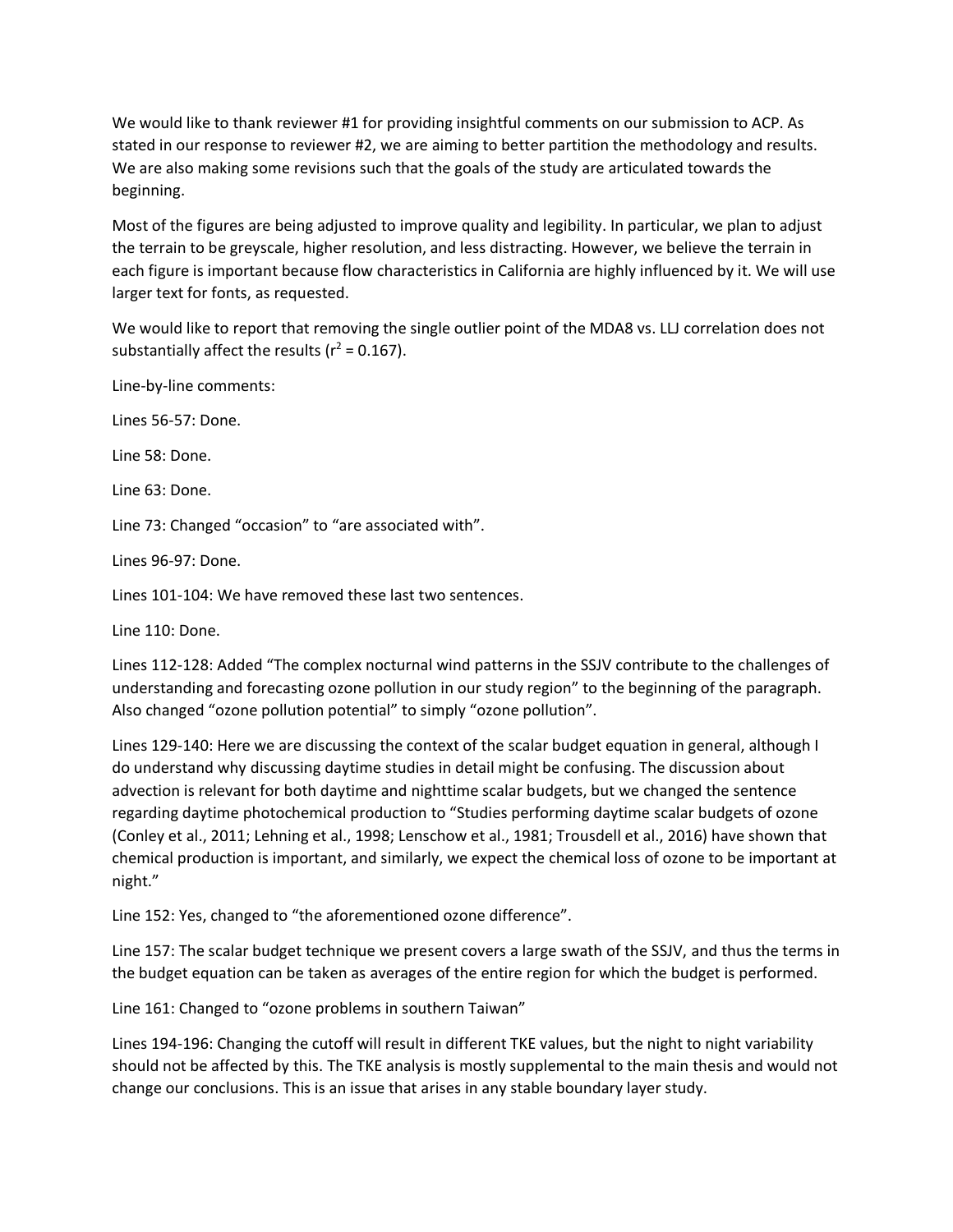Lines 199-204: The similarity relationships are employed as a best approximation and we acknowledge that the uncertainty in our TKE estimates are high. Again, we do not use the TKE estimates for anything critical to our conclusions.

Lines 241-242: Removed.

Line 247: Changed to "then computed by the reaction ..., and the ultimate fate of nitrate will affect..."

Line 259: Done.

Line 271: Changed to "all three of these methods were used in tandem."

Line 290: Changed to "as these are by far the dominant species of  $O_x$ ."

Lines 319-386: To clarify the aim of this paragraph, we added "Thus, determining the dominant loss of nitrate is crucial for our analysis" to the end of the previous paragraph (line 318). We started a new paragraph on line 327 ("There is a further question), 347 ("With longer lifetimes"), and 355 ("Given the obvious").

Lines 323-324: Changed to "However, both the ground network and aircraft observations may be biased high to the regional average because of their proximity to…"

Line 327: Yes.

Line 330: We have clarified that we mean VOC reactions in Table 2. For these calculations, we are only considering the VOC channel of nitrate loss (R5) in order to answer the question of whether or not R5 is important.

Lines 319-330: As stated in line 355, we conclude that R6 should not be ignored. We added this statement in line 330 for clarity.

Line 344: Done.

Line 348: Done.

Line 352: The temperatures of Figure 5 are later referenced in lines 480-482.

Table 2: We found that often, the measurements in the studies were taken in specific areas such as crop fields. Since the aim of this analysis was merely to get a reasonable estimate, we used our meteorological knowledge to estimate whether a valley-averaged concentration may be slightly higher or lower than what was reported in the study. We added this to the text.

Line 390: It is our opinion that the linear regression was concisely summarized here.

Line 403: Specified that this study was done in a flat grass field.

Line 404: Replaced "these agricultural regions" with "the SSJV".

Line 405: Corrected the reference list to include Meszaros et al. (2009) and Pederson et al. (1995). We found the Lin et al. (2010) reference to be the most helpful in that it summarized past estimates in Table 3, and it specifically focused on nocturnal dry deposition values.

Line 409: Done.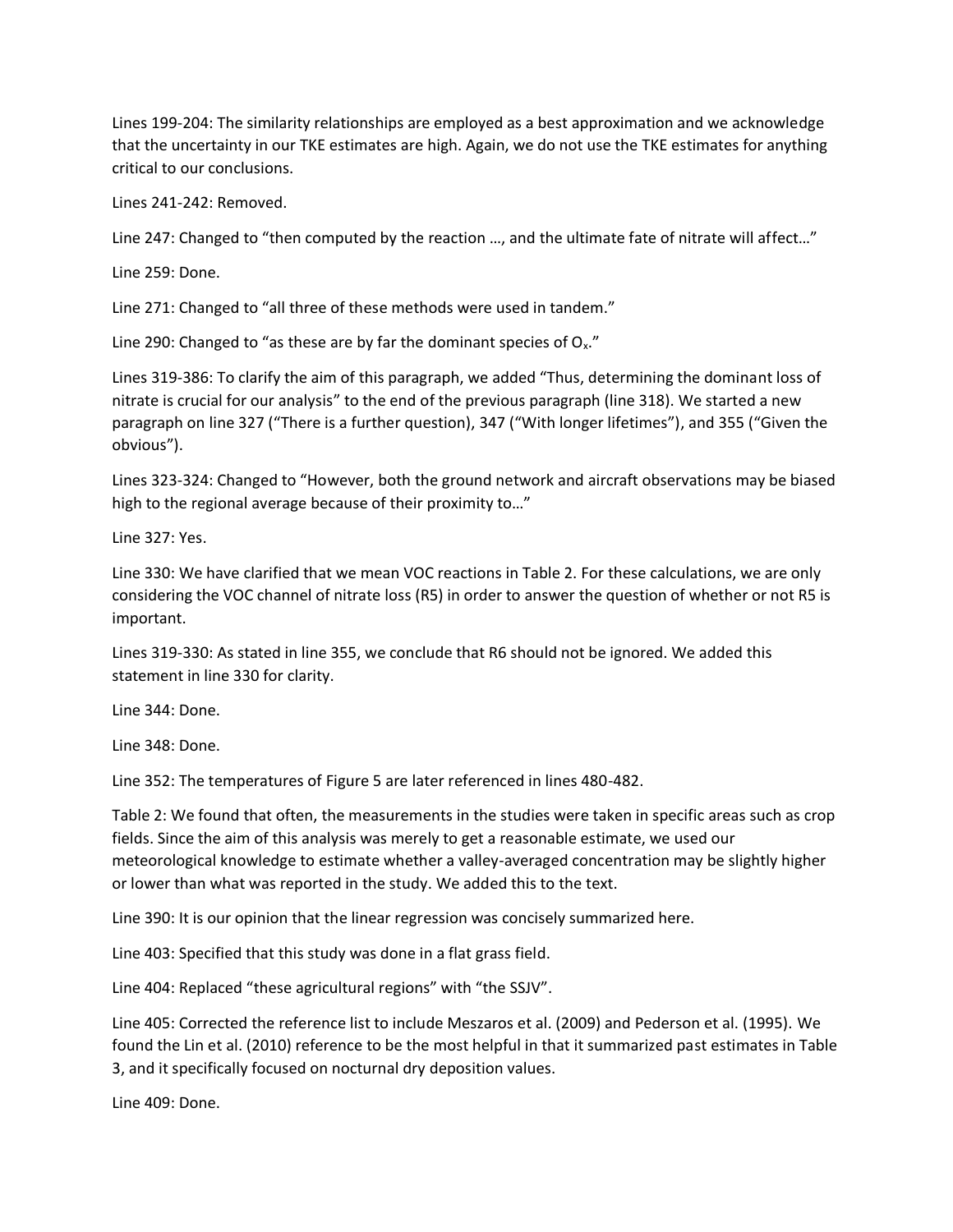Line 410: Discussed in our response to reviewer #2.

Lines 412-413: Changed to "A linear regression through the 20 m resolution vertical  $O_x$  profile is used to determine dOx/dz (for the last term in equation 1) in the upper…"

Lines 423-424: Discussed in our response to reviewer #2.

Line 429: Done.

Table 3: Done.

Line 433: Done.

Line 434: Done.

Line 438: Yes. Changed to " $O_3$  is less than  $NO_2$  by..."

Line 445: Added "Here we estimate the uncertainty for each term in the budget equation, as well as the ultimately calculated eddy diffusivities." as an introductory sentence.

Line 455-456: Done.

Section 3.3: As addressed in some of the following comments, we have attempted to clarify our discussion of the Fresno Eddy and where it fits in to this work. We firmly believe that a clear discussion of the Fresno Eddy is absolutely necessary to retain because it is constantly referred to in air quality discussions of the SJV, but not clearly understood. It is a major conclusion of the paper that we sample and describe the Fresno Eddy in a new and better way, which we believe can help illuminate future studies. We have tried to clarify the discussion where possible, but maintain that the low-level jet is *part and parcel* of the Fresno Eddy, therefore separating the two into distinct sections in the manuscript only perpetuates the misleading distinction.

Lines 468-472: Changed to "Zhong et al. (2004) uses a series of 915 MHz radio acoustic sounding systems to analyze low-level winds in the SSJV. Their Figure 4 shows that at night, …"

Line 473: Changed to "…observations, suggesting the presence of a Fresno eddy during our flights."

Lines 480-482: Here we are stating that Zhong et al. (2004) was presenting a climatological analysis of typical summertime conditions, while our flights were targeting periods of higher ozone, thus the synoptic and mesoscale conditions during our flights might be systematically different from climatological norms.

Figure 7: The color scheme used was the best one we could find in terms of readability. However, we have increased the resolution so that the arrows stand out better.

Lines 494-495: changed to "…variability of maximum daytime ozone concentration, we explored the synoptic patterns that are associated with differing strengths of the LLJ".

Line 498: Changed to "averaged in 100 m vertical bins,…"

Moved "To analyze variability … (N=165 nights)" to the first sentence of the following paragraph (line 506) for better flow.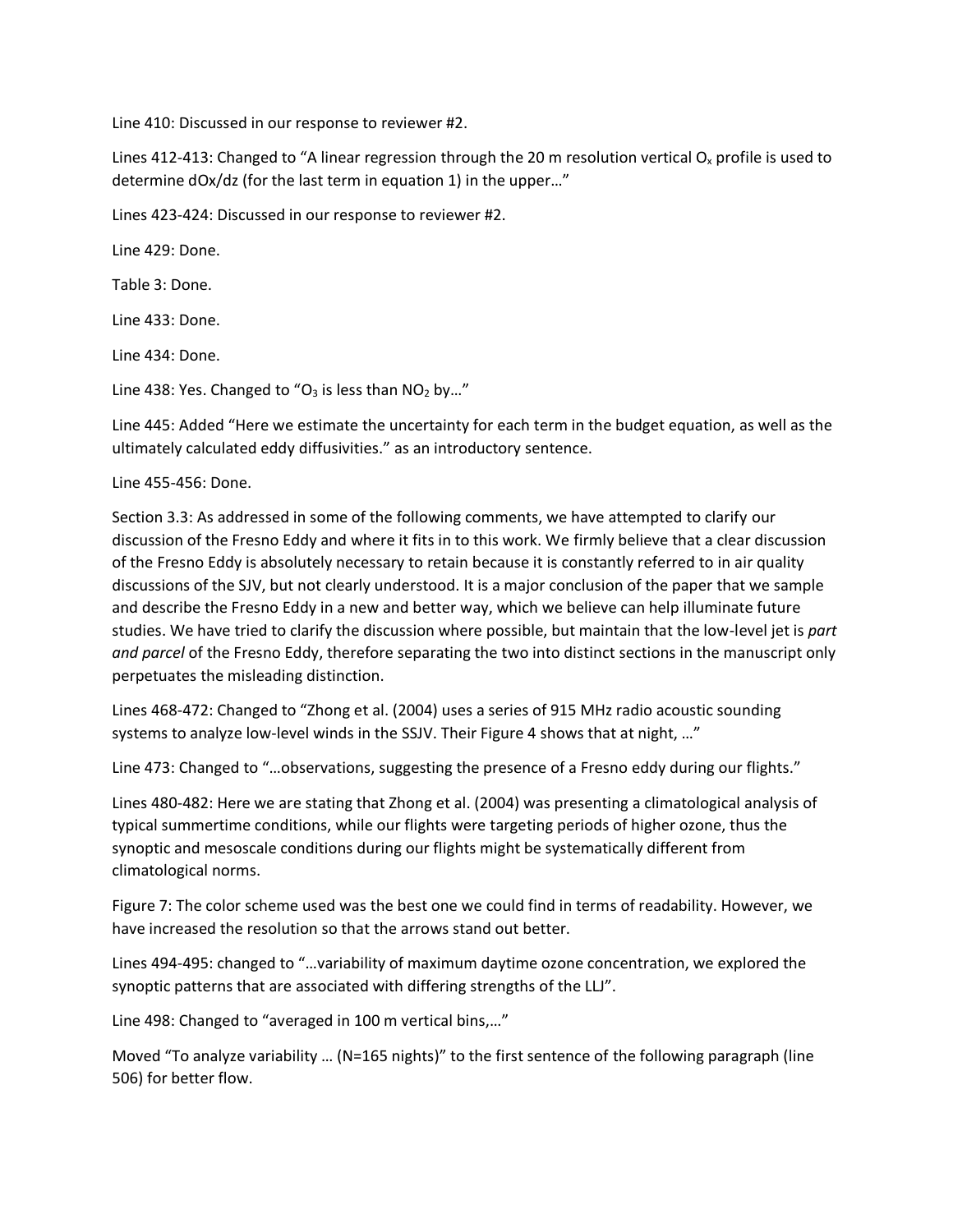Line 506: Yes, corrected in text.

Line 512: Added "(and thus LLJ)" after Fresno eddy mention.

Line 516: Changed to "those synoptic conditions".

Lines 516-526: We have made this a separate paragraph.

Lines 522-527: Changed to "As a provisional synthesis of these seemingly conflicting findings"

Lines 523-524: We are suggesting that the LLJ is the strongest branch of a Fresno eddy, thus a strong eddy will produce a strong LLJ. We have attempted to clarify this in the text.

Line 527: Changed to "In addition to the synoptic patterns discussed above"

Line 532: Thank you for pointing this out. We have added this.

Line 534: Done.

Figure 11: Removed along with the discussion of it.

Line 551: Section 3.4 now starts here. We removed figure 12 and instead added the TKE profile to figure 4, and reference that here.

Line 562: Done.

Line 567: Changed "the relationship" to "this relationship" for better flow.

Line 566: Done.

Line 574: Jin et al., JGR, 2013 suggests that the MDA8 occurs fairly consistently between 13 and 14 PST. For the 24 hour average ozone correlation with eddy diffusivity,  $r^2$  = 0.40. I believe that the relationship is notably weaker for the fumigation periods due to slight variations in timing of the peak boundary layer growth rate.

Line 578: Changed to "Because this analysis consisted of only 12 flights, we decided to explore a larger data set that might support the hypothesis that a stronger LLJ reduces ozone the following day."

Lines 580-583: The relationship with MDA8 was slightly weaker. We have added this in the text so that we are not biasing our results to only showcase the best correlations.

Figure 13 and 14: Done.

Added suggested literature and stated that  $r<sub>b</sub>$  is unknown and thus not included in this approximation. The average error of K<sub>z</sub> due to the uncertainty of V<sub>d</sub> is calculated to be ~0.50 m<sup>2</sup> s<sup>-1</sup>, which is included in the original error propagation analysis.

Section 3.5: Done.

Line 607: Specified that these are studies of NBL turbulence.

Line 610: Banta et al. (2006) is a meta analysis of other studies. To the best of my knowledge, buoyancy waves were not removed.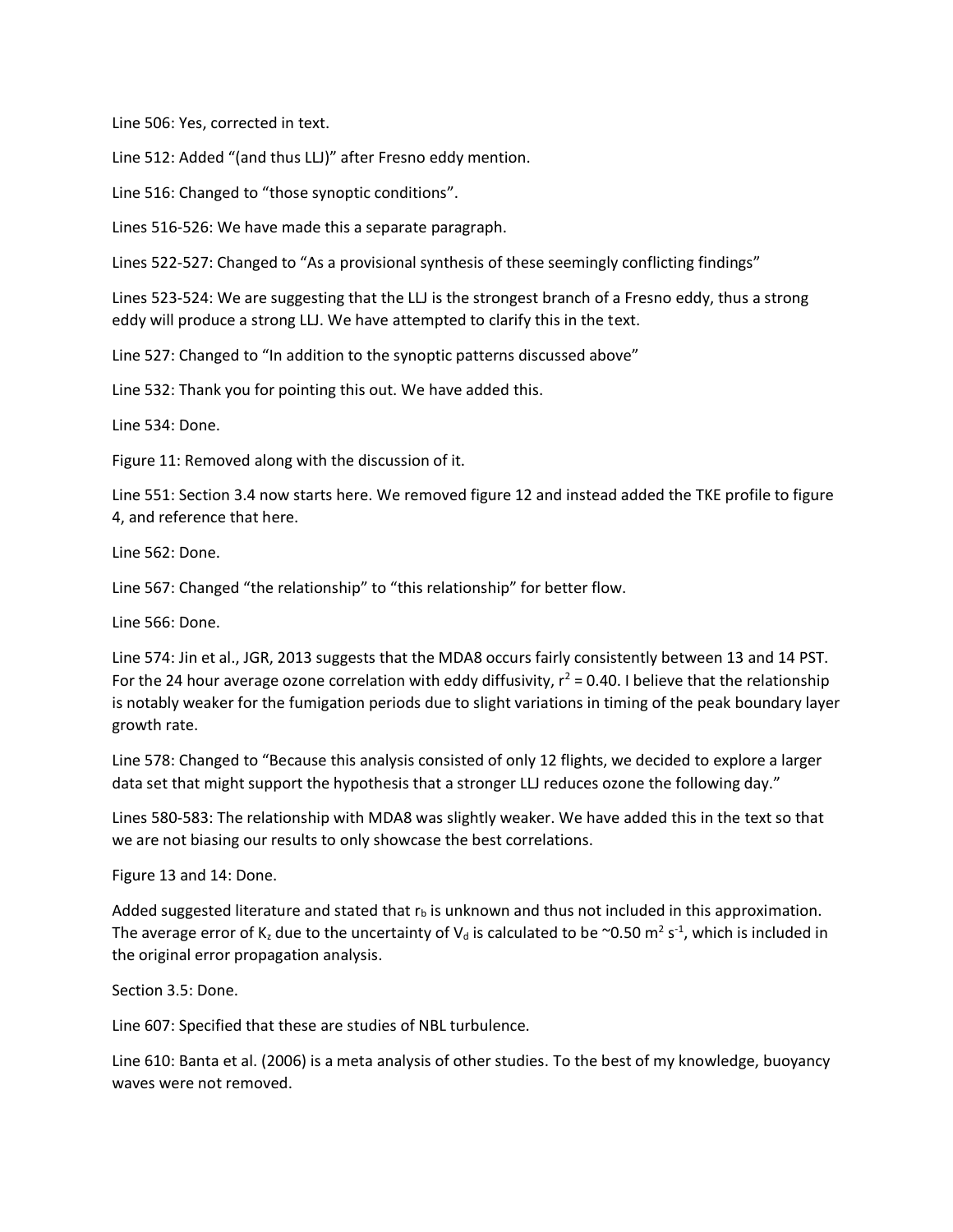Lines 610-611: While we were hoping that our TKE would have a relationship with ozone the following day, it is a very noisy measurement and we were also using many approximations to estimate it, as outlined in the paper.

Line 624: Done.

Line 626: Done.

Line 631: Done.

Line 634: Done.

Lines 645-649: Disagree with reviewer here because subjective turbulence should be mentioned before delving into it.

Line 636: Done.

Lines 640-644: Yes, the point of this analysis was to build confidence of our eddy diffusivity measurements. We have clarified this in the text.

Lines 658-659: changed to "as the unstable layers appear to be above the NBL where there is communication with the surface."

Lines 659-660: We are stating that although unstable layers are observed more frequently in urban areas compared to rural areas, we may have simply detected them more often there because the aircraft spends more time in urban areas. Hence, the apparent pattern of more unstable layers in urban areas could be insignificant.

Lines 663-664: Absolutely unstable layers in the atmosphere promote the production of turbulence and thus vertical mixing.

Figure 16: We are making the requested adjustments to the figure. Only 50 m is shown in order to reduce the number of figures in this submission, and we did not believe the 100 m thickness plot added anything particularly useful.

Lines 668-669: We did not include this figure for sake of brevity.

Line 669: We are referring to the finding stated in the previous sentence. "Finding" has been removed for better flow.

Lines 674-675: Done.

Lines 675-676: This fits into the above discussion because we are showing the unstable layers appearing in the climatological averages of the 915 MHz profiler. The implications of this are that it lends some additional credibility to their existence.

Line 687: Done.

Line 689: Done.

Line 690: Yes and done. Also changed to "the study demonstrates".

Line 691: Focus strategy of the flight restated in conclusion.